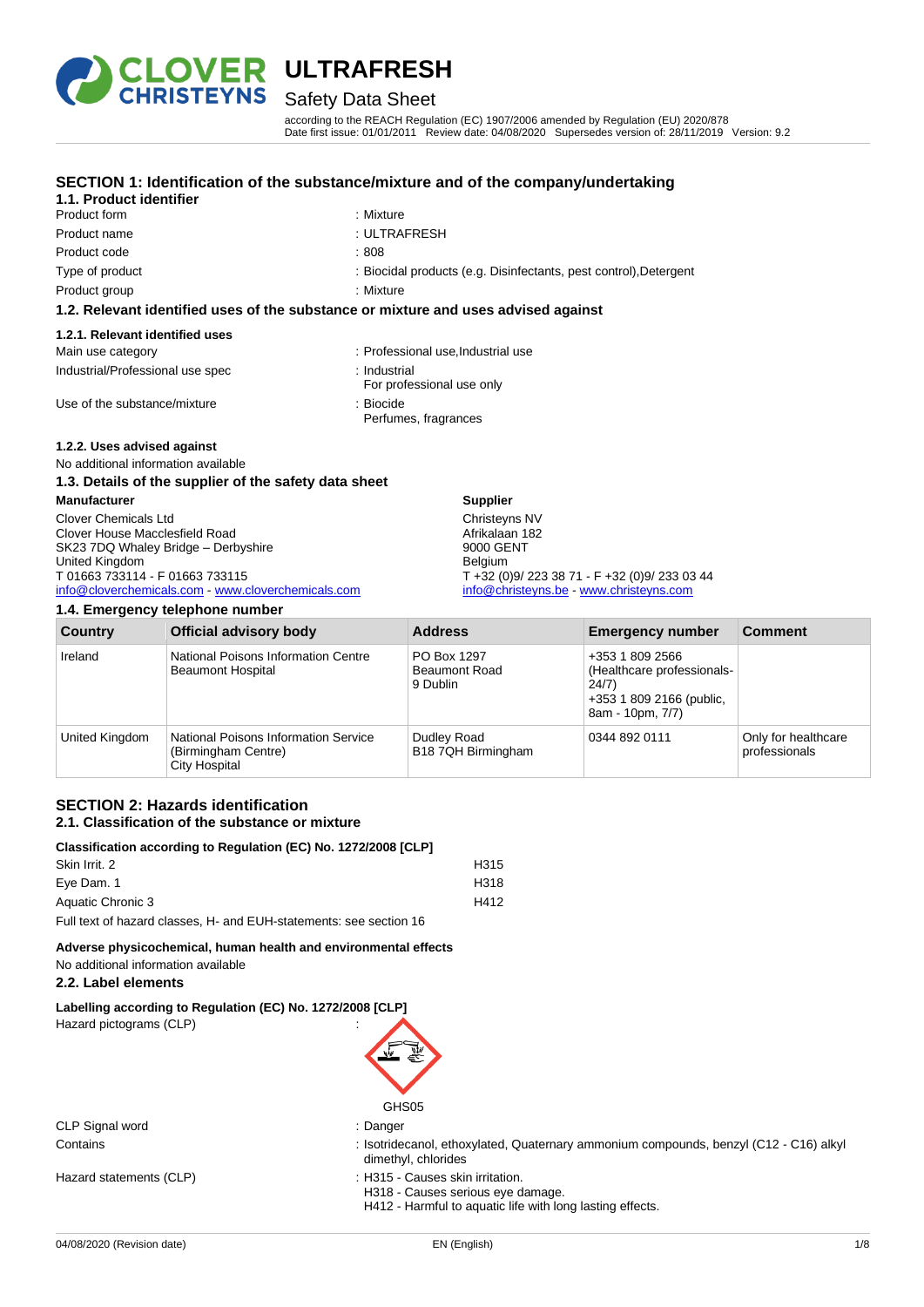## Safety Data Sheet

according to the REACH Regulation (EC) 1907/2006 amended by Regulation (EU) 2020/878

| Precautionary statements (CLP) | : P102 - Keep out of reach of children.<br>P264 - Wash hands thoroughly after handling.<br>P280 - Wear protective gloves, eve protection.<br>P302+P352 - IF ON SKIN: Wash with plenty of water.<br>P333+P313 - If skin irritation or rash occurs: Get medical advice/attention.<br>P305+P351+P338 - IF IN EYES: Rinse cautiously with water for several minutes. Remove<br>contact lenses, if present and easy to do. Continue rinsing.<br>P337+P313 - If eye irritation persists: Get medical advice/attention. |
|--------------------------------|------------------------------------------------------------------------------------------------------------------------------------------------------------------------------------------------------------------------------------------------------------------------------------------------------------------------------------------------------------------------------------------------------------------------------------------------------------------------------------------------------------------|
|                                | P273 - Avoid release to the environment.<br>P362 - Take off contaminated clothing.                                                                                                                                                                                                                                                                                                                                                                                                                               |

## **2.3. Other hazards**

This substance/mixture does not meet the PBT criteria of REACH regulation, annex XIII This substance/mixture does not meet the vPvB criteria of REACH regulation, annex XIII Contains no PBT/vPvB substances ≥ 0.1% assessed in accordance with REACH Annex XIII

| <b>Component</b>                                                                            |                                                                                                                                                                                 |  |
|---------------------------------------------------------------------------------------------|---------------------------------------------------------------------------------------------------------------------------------------------------------------------------------|--|
| Quaternary ammonium compounds, benzyl (C12 -<br>C16) alkyl dimethyl, chlorides (68424-85-1) | This substance/mixture does not meet the PBT criteria of REACH regulation, annex XIII<br>This substance/mixture does not meet the vPvB criteria of REACH regulation, annex XIII |  |
| Isotridecanol, ethoxylated (69011-36-5)                                                     | This substance/mixture does not meet the PBT criteria of REACH regulation, annex XIII<br>This substance/mixture does not meet the vPvB criteria of REACH regulation, annex XIII |  |

The mixture does not contain substance(s) included in the list established in accordance with Article 59(1) of REACH for having endocrine disrupting properties, or is not identified as having endocrine disrupting properties in accordance with the criteria set out in Commission Delegated Regulation (EU) 2017/2100 or Commission Regulation (EU) 2018/605

## **SECTION 3: Composition/information on ingredients**

### **3.1. Substances**

Not applicable

### **3.2. Mixtures**

| <b>Name</b>                                                                    | <b>Product identifier</b>                                         | $\%$      | <b>Classification according to</b><br><b>Regulation (EC) No. 1272/2008</b><br>[CLP]                                             |
|--------------------------------------------------------------------------------|-------------------------------------------------------------------|-----------|---------------------------------------------------------------------------------------------------------------------------------|
| Quaternary ammonium compounds, benzyl (C12 -<br>C16) alkyl dimethyl, chlorides | CAS-no: 68424-85-1<br>Einecs nr: 270-325-2                        | 2.4       | Acute Tox. 4 (Oral), H302<br>Skin Corr. 1B. H314<br>Eye Dam. 1, H318<br>Aquatic Acute 1, H400 (M=10)<br>Aquatic Chronic 1, H410 |
| Isotridecanol, ethoxylated                                                     | CAS-no: 69011-36-5<br>REACH-no: polymer                           | $1 - 3$   | Acute Tox. 4 (Oral), H302<br>Eye Dam. 1, H318                                                                                   |
| <b>Ethoxylated Alcohol</b>                                                     | CAS-no: 160901-19-9<br>Einecs nr: 500-457-0<br>REACH-no: Exempted | $0.1 - 1$ | Eye Dam. 1, H318<br>Aquatic Acute 1, H400<br>Aquatic Chronic 3, H412                                                            |

Full text of H- and EUH-statements: see section 16

## **SECTION 4: First aid measures**

| 4.1. Description of first aid measures |                                                                                                                                                                                                                 |
|----------------------------------------|-----------------------------------------------------------------------------------------------------------------------------------------------------------------------------------------------------------------|
| General advice                         | : Never give anything by mouth to an unconscious person. If you feel unwell, seek medical<br>advice (show the label where possible).                                                                            |
| Inhalation                             | : Allow affected person to breathe fresh air. Allow the victim to rest.                                                                                                                                         |
| Skin contact                           | : Wash with plenty of water/ Wash contaminated clothing before reuse. If skin irritation<br>occurs: Get medical advice/attention. Specific treatment (see supplemental first aid<br>instruction on this label). |
| Eye contact                            | : Rinse cautiously with water for several minutes. Remove contact lenses, if present and<br>easy to do. Continue rinsing. Immediately call a POISON CENTER/doctor.                                              |
| Ingestion                              | : Rinse mouth. Do NOT induce vomiting. Obtain emergency medical attention.                                                                                                                                      |
|                                        | 4.2. Most important symptoms and effects, both acute and delayed                                                                                                                                                |
| Acute effects skin                     | : Causes skin irritation.                                                                                                                                                                                       |
| Acute effects eyes                     | : Causes serious eye damage. May cause eye irritation. Redness.                                                                                                                                                 |
| Acute effects oral route               | : May cause irritation to the digestive tract.                                                                                                                                                                  |
| No additional information available    | 4.3. Indication of any immediate medical attention and special treatment needed                                                                                                                                 |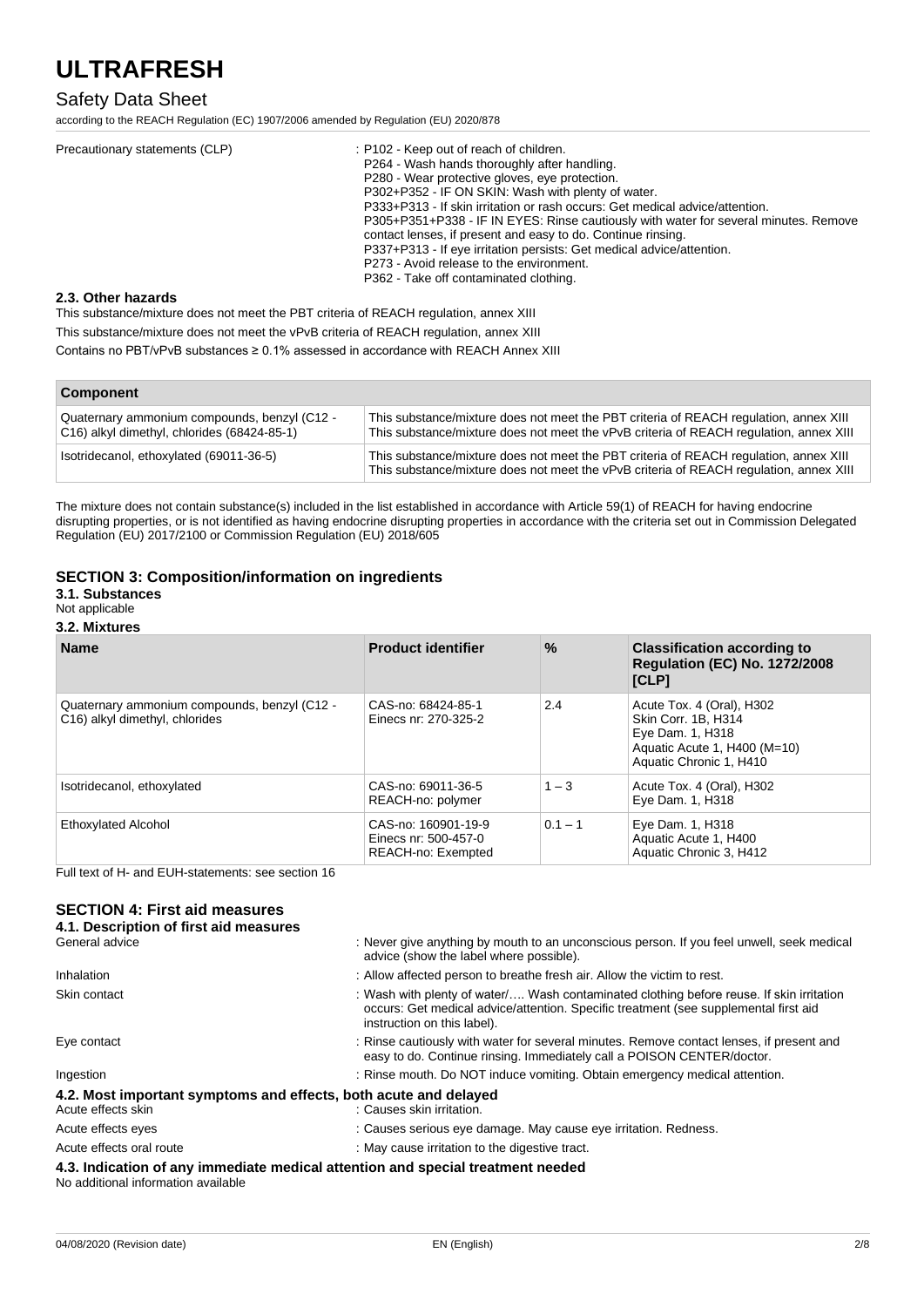## Safety Data Sheet

according to the REACH Regulation (EC) 1907/2006 amended by Regulation (EU) 2020/878

| <b>SECTION 5: Firefighting measures</b>                                                                                   |                                                                                                                                                                                                        |
|---------------------------------------------------------------------------------------------------------------------------|--------------------------------------------------------------------------------------------------------------------------------------------------------------------------------------------------------|
| 5.1. Extinguishing media                                                                                                  |                                                                                                                                                                                                        |
| Suitable extinguishing media                                                                                              | : Water.                                                                                                                                                                                               |
| 5.2. Special hazards arising from the substance or mixture<br>Hazardous decomposition products in case of fire            |                                                                                                                                                                                                        |
|                                                                                                                           | : Toxic fumes may be released. Carbon dioxide. Carbon monoxide.                                                                                                                                        |
| 5.3. Advice for firefighters                                                                                              |                                                                                                                                                                                                        |
| Firefighting instructions                                                                                                 | : Use water spray or fog for cooling exposed containers. Exercise caution when fighting any<br>chemical fire. Prevent fire fighting water from entering the environment.                               |
| Protection during firefighting                                                                                            | : Do not enter fire area without proper protective equipment, including respiratory protection.                                                                                                        |
| <b>SECTION 6: Accidental release measures</b><br>6.1. Personal precautions, protective equipment and emergency procedures |                                                                                                                                                                                                        |
| 6.1.1. For non-emergency personnel                                                                                        |                                                                                                                                                                                                        |
| <b>Emergency procedures</b>                                                                                               | : Evacuate unnecessary personnel.                                                                                                                                                                      |
| 6.1.2. For emergency responders                                                                                           |                                                                                                                                                                                                        |
| Protective equipment                                                                                                      | : Equip cleanup crew with proper protection.                                                                                                                                                           |
| <b>Emergency procedures</b>                                                                                               | : Ventilate area.                                                                                                                                                                                      |
| 6.2. Environmental precautions<br>6.3. Methods and material for containment and cleaning up                               | Prevent entry to sewers and public waters. Notify authorities if liquid enters sewers or public waters. Avoid release to the environment.                                                              |
| Methods for cleaning up                                                                                                   | : Soak up spills with inert solids, such as clay or diatomaceous earth as soon as possible.<br>Collect spillage. Store away from other materials.                                                      |
| 6.4. Reference to other sections<br>See Section 8. Exposure controls and personal protection.                             |                                                                                                                                                                                                        |
| <b>SECTION 7: Handling and storage</b><br>7.1. Precautions for safe handling                                              |                                                                                                                                                                                                        |
| Precautions for safe handling                                                                                             | : Wash hands and other exposed areas with mild soap and water before eating, drinking or<br>smoking and when leaving work. Provide good ventilation in process area to prevent<br>formation of vapour. |
| Hygiene measures                                                                                                          | : Wash hands, forearms and face thoroughly after handling.                                                                                                                                             |
| 7.2. Conditions for safe storage, including any incompatibilities<br>Storage conditions                                   | : Keep container tightly closed.                                                                                                                                                                       |
| Packaging materials                                                                                                       | : polyethylene. stainless steel.                                                                                                                                                                       |
| 7.3. Specific end use(s)<br>No additional information available                                                           |                                                                                                                                                                                                        |
| <b>SECTION 8: Exposure controls/personal protection</b><br>8.1. Control parameters                                        |                                                                                                                                                                                                        |
| 8.1.1 National occupational exposure and biological limit values<br>No additional information available                   |                                                                                                                                                                                                        |

### **8.1.2. Recommended monitoring procedures**

No additional information available

## **8.1.3. Air contaminants formed**

No additional information available

### **8.1.4. DNEL and PNEC**

No additional information available

## **8.1.5. Control banding**

No additional information available

## **8.2. Exposure controls**

**8.2.1. Appropriate engineering controls** No additional information available

#### **8.2.2. Personal protection equipment**

#### **Personal protective equipment:**

Avoid all unnecessary exposure.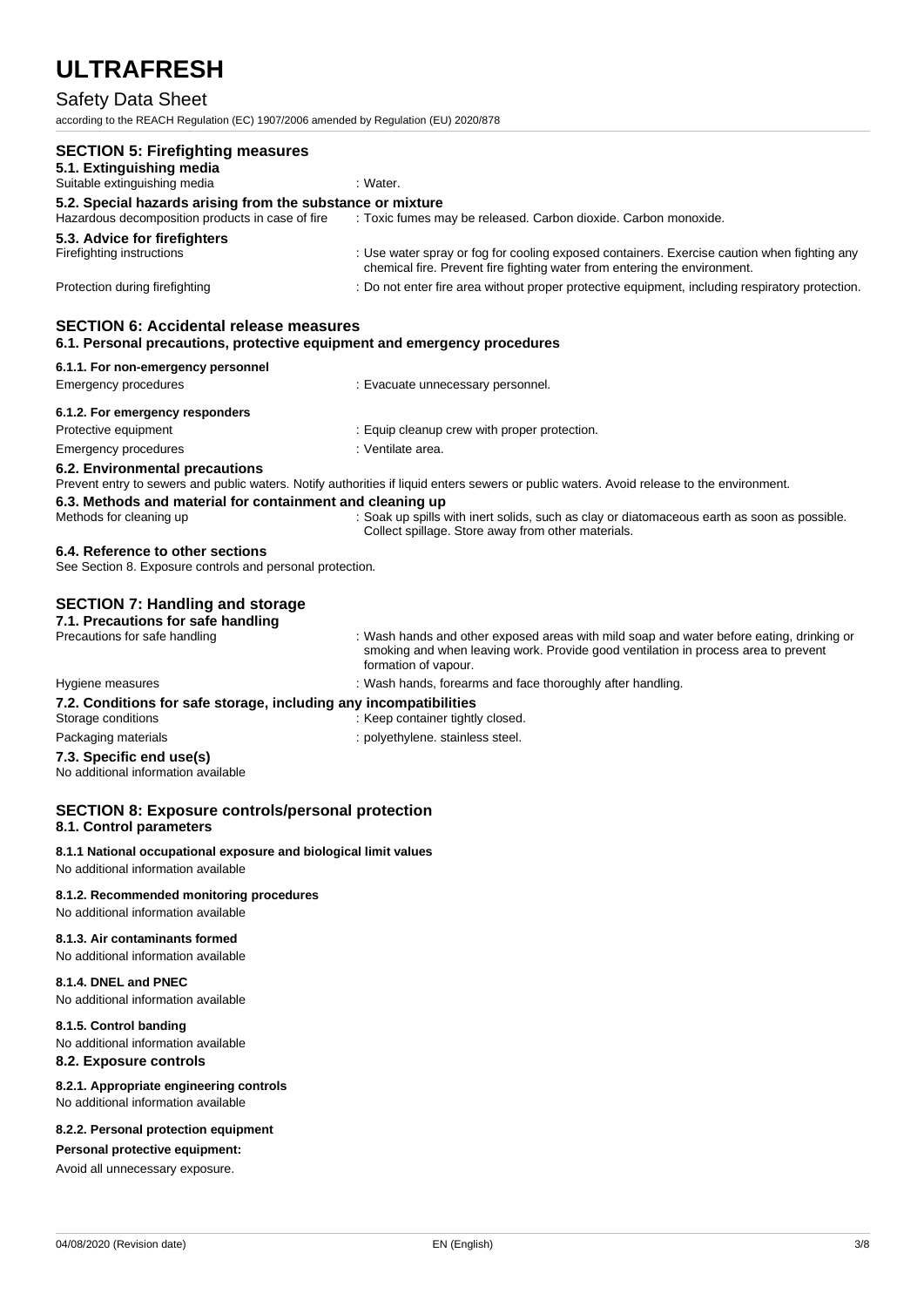## Safety Data Sheet

according to the REACH Regulation (EC) 1907/2006 amended by Regulation (EU) 2020/878

#### **Personal protective equipment symbol(s):**



#### **8.2.2.1. Eye and face protection**

**Eye protection:**

Safety glasses. Chemical goggles or safety glasses

#### **8.2.2.2. Skin protection**

**Protective equipment:** Wear suitable protective clothing

## **Hand protection:**

Wear protective gloves.

#### **8.2.2.3. Respiratory protection** No additional information available

**8.2.2.4. Thermal hazards** No additional information available

#### **8.2.3. Environmental exposure controls**

**Other information:** Do not eat, drink or smoke during use.

## **SECTION 9: Physical and chemical properties**

### **9.1. Information on basic physical and chemical properties**

| Physical state                                  | : Liquid            |
|-------------------------------------------------|---------------------|
| Colour                                          | : Green.            |
| Physical state/form                             | : Liquid.           |
| Odour                                           | : Floral, Pine.     |
| Odour threshold                                 | : Not available     |
| Melting point/range                             | : 0 °C              |
| Freezing point                                  | : Not available     |
| Boiling point/Boiling range                     | : $100 °C$          |
| Flammability                                    | : Non flammable.    |
| <b>Explosive limits</b>                         | : Not available     |
| Lower explosion limit                           | : Not available     |
| Upper explosion limit                           | : Not available     |
| Flash point                                     | : Not available     |
| Autoignition temperature                        | : Not available     |
| Decomposition temperature                       | : Not available     |
| рH                                              | $:7 - 9$            |
| Viscosity, kinematic                            | : Not available     |
| Viscosity, dynamic                              | $: 350 - 600$ cP    |
| Solubility                                      | : Soluble in water. |
| Partition coefficient n-octanol/water (Log Kow) | : Not available     |
| Vapour pressure                                 | : Not available     |
| Vapour pressure at 50 °C                        | : Not available     |
| Density                                         | : Not available     |
| Relative density                                | : 1                 |
| Relative vapour density at 20 °C                | : Not available     |
| Particle characteristics                        | : Not applicable    |
| 00 Other information                            |                     |

#### **9.2. Other information**

**9.2.1. Information with regard to physical hazard classes** No additional information available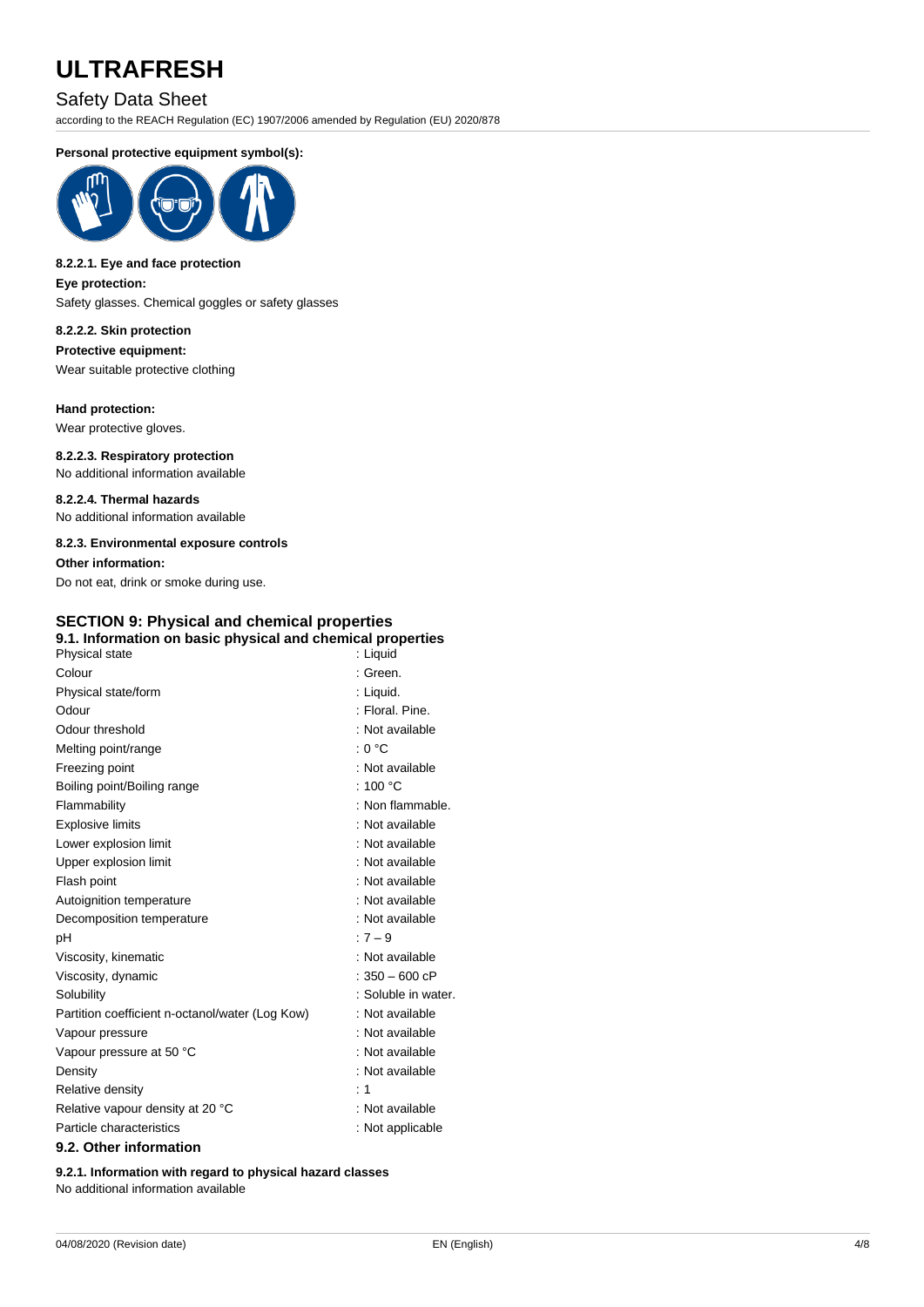## Safety Data Sheet

according to the REACH Regulation (EC) 1907/2006 amended by Regulation (EU) 2020/878

#### **9.2.2. Other safety characteristics**

No additional information available

### **SECTION 10: Stability and reactivity**

**10.1. Reactivity** Stable under normal conditions. **10.2. Chemical stability** Stable under normal conditions. **10.3. Possibility of hazardous reactions** No dangerous reactions known under normal conditions of use. **10.4. Conditions to avoid** No additional information available **10.5. Incompatible materials** No additional information available **10.6. Hazardous decomposition products** fume. Carbon monoxide. Carbon dioxide.

## **SECTION 11: Toxicological information**

#### **11.1. Information on hazard classes as defined in Regulation (EC) No 1272/2008**

| Acute toxicity (oral)       |  |
|-----------------------------|--|
| Acute toxicity (dermal)     |  |
| Acute toxicity (inhalation) |  |

| Quaternary ammonium compounds, benzyl (C12 - C16) alkyl dimethyl, chlorides (68424-85-1) |            |
|------------------------------------------------------------------------------------------|------------|
| ∣LD50 oral rat                                                                           | ⊺795 mg/kg |

: Not classified : Not classified : Not classified

| LDVV VIUI IUI                           | 100119709                                                          |
|-----------------------------------------|--------------------------------------------------------------------|
| Skin corrosion/irritation               | : Causes skin irritation.                                          |
|                                         | $pH: 7 - 9$                                                        |
| Serious eye damage/irritation           | : Causes serious eye damage.                                       |
|                                         | $pH: 7 - 9$                                                        |
| Respiratory or skin sensitisation       | : Not classified                                                   |
| Additional information                  | : Based on available data, the classification criteria are not met |
| Germ cell mutagenicity                  | : Not classified                                                   |
| Additional information                  | : Based on available data, the classification criteria are not met |
| Carcinogenicity                         | : Not classified                                                   |
| Additional information                  | : Based on available data, the classification criteria are not met |
| Reproductive toxicity                   | : Not classified                                                   |
| Additional information                  | : Based on available data, the classification criteria are not met |
| STOT-single exposure                    | : Not classified                                                   |
| Additional information                  | : Based on available data, the classification criteria are not met |
| STOT-repeated exposure                  | : Not classified                                                   |
| Additional information                  | : Based on available data, the classification criteria are not met |
| Aspiration hazard                       | : Not classified                                                   |
| Additional information                  | : Based on available data, the classification criteria are not met |
| 11.2. Information on other hazards      |                                                                    |
| 11.2.1. Endocrine disrupting properties |                                                                    |
| No additional information available     |                                                                    |

## **11.2.2. Other information**

| 11.2.2. Other information<br>Potential adverse human health effects and | : Based on available data, the classification criteria are not met |
|-------------------------------------------------------------------------|--------------------------------------------------------------------|
| symptoms                                                                |                                                                    |
| <b>SECTION 12: Ecological information</b><br>12.1. Toxicity             |                                                                    |
| Ecology - water                                                         | : Harmful to aquatic life with long lasting effects.               |
| Hazardous to the aquatic environment, short-term<br>(acute)             | : Not classified                                                   |
| Hazardous to the aquatic environment, long-term<br>(chronic)            | : Harmful to aquatic life with long lasting effects.               |
| Not rapidly degradable                                                  |                                                                    |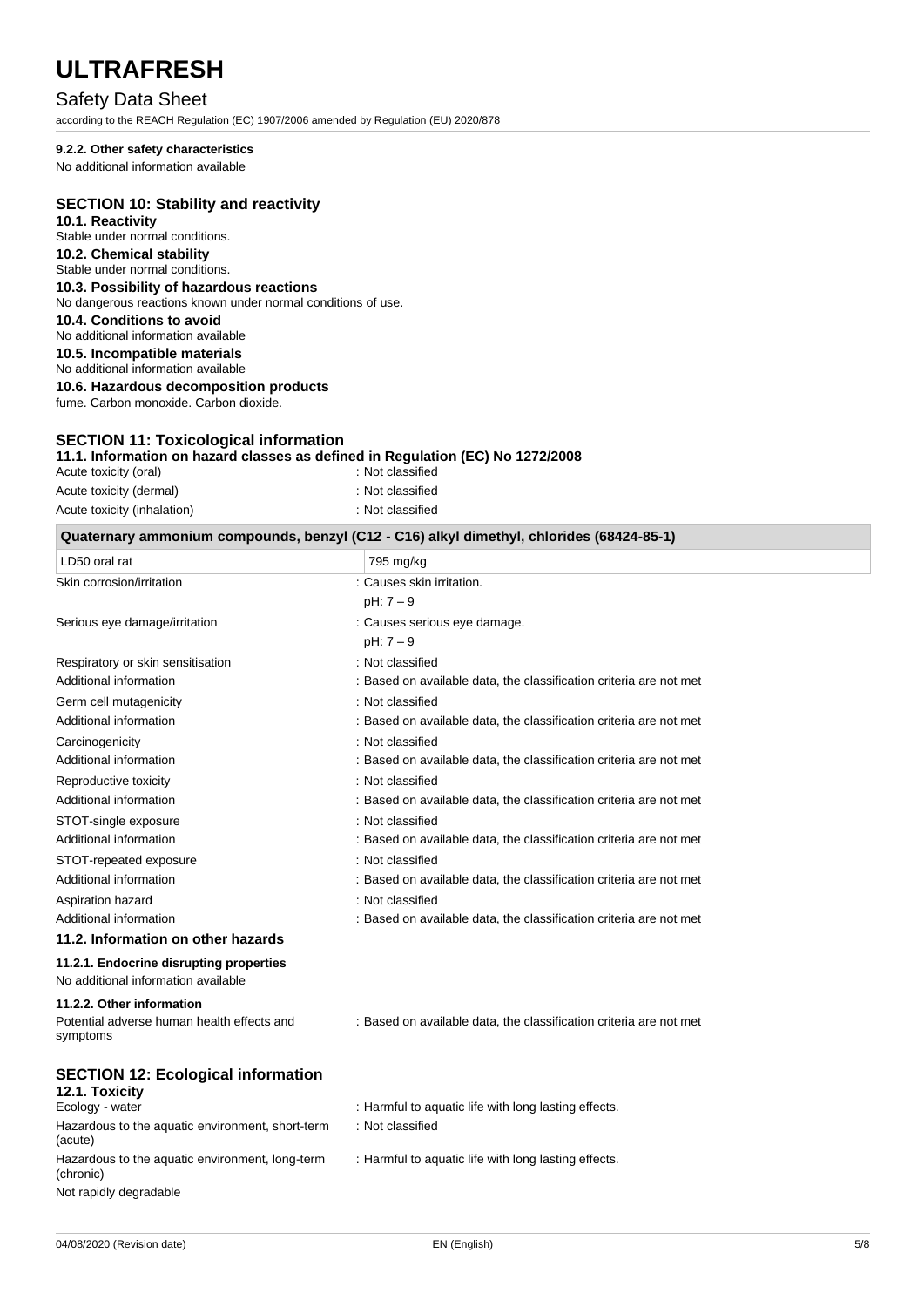## Safety Data Sheet

according to the REACH Regulation (EC) 1907/2006 amended by Regulation (EU) 2020/878

| Ethoxylated Alcohol (160901-19-9)                                                                                                                    |                                                                                                                                                                                                                                                                                                                                                                                                                 |
|------------------------------------------------------------------------------------------------------------------------------------------------------|-----------------------------------------------------------------------------------------------------------------------------------------------------------------------------------------------------------------------------------------------------------------------------------------------------------------------------------------------------------------------------------------------------------------|
| LC50 - Fish [1]                                                                                                                                      | 0.1 - 1 mg/l (Danio rerio - OESO 203 - ECHA)                                                                                                                                                                                                                                                                                                                                                                    |
| EC50 - Crustacea [1]                                                                                                                                 | 0.1 - 1 mg/l (Daphnia magna - ECHA)                                                                                                                                                                                                                                                                                                                                                                             |
| ErC50 algae                                                                                                                                          | $0.1 - 1$ mg/l                                                                                                                                                                                                                                                                                                                                                                                                  |
| NOEC chronic fish                                                                                                                                    | $> 0.1$ mg/l                                                                                                                                                                                                                                                                                                                                                                                                    |
| NOEC chronic algae                                                                                                                                   | $0.14$ mg/l (CESIO)                                                                                                                                                                                                                                                                                                                                                                                             |
|                                                                                                                                                      | Quaternary ammonium compounds, benzyl (C12 - C16) alkyl dimethyl, chlorides (68424-85-1)                                                                                                                                                                                                                                                                                                                        |
| LC50 - Fish [1]                                                                                                                                      | 0.85 mg/l                                                                                                                                                                                                                                                                                                                                                                                                       |
| EC50 - Crustacea [1]                                                                                                                                 | $0.016$ mg/l                                                                                                                                                                                                                                                                                                                                                                                                    |
| EC50 72h - Algae [1]                                                                                                                                 | $0.02$ mg/l                                                                                                                                                                                                                                                                                                                                                                                                     |
| NOEC chronic crustacea                                                                                                                               | $0.025$ mg/l                                                                                                                                                                                                                                                                                                                                                                                                    |
| 12.2. Persistence and degradability                                                                                                                  |                                                                                                                                                                                                                                                                                                                                                                                                                 |
| <b>ULTRAFRESH</b>                                                                                                                                    |                                                                                                                                                                                                                                                                                                                                                                                                                 |
| Persistence and degradability                                                                                                                        | Biodegradable. The surfactant(s) contained in this preparation complies(comply) with the<br>biodegradability criteria as laid down in Regulation (EC) No. 648/2004 on detergents. Data<br>to support this assertion are held at the disposal of the competent authorities of the<br>Member States and will be made available to them, at their direct request or at the request<br>of a detergent manufacturer. |
| Ethoxylated Alcohol (160901-19-9)                                                                                                                    |                                                                                                                                                                                                                                                                                                                                                                                                                 |
| Persistence and degradability                                                                                                                        | Readily biodegradable.                                                                                                                                                                                                                                                                                                                                                                                          |
|                                                                                                                                                      | Quaternary ammonium compounds, benzyl (C12 - C16) alkyl dimethyl, chlorides (68424-85-1)                                                                                                                                                                                                                                                                                                                        |
| Persistence and degradability                                                                                                                        | Biodegradable.                                                                                                                                                                                                                                                                                                                                                                                                  |
| Biodegradation                                                                                                                                       | >90%                                                                                                                                                                                                                                                                                                                                                                                                            |
| 12.3. Bioaccumulative potential                                                                                                                      |                                                                                                                                                                                                                                                                                                                                                                                                                 |
|                                                                                                                                                      |                                                                                                                                                                                                                                                                                                                                                                                                                 |
| <b>ULTRAFRESH</b>                                                                                                                                    |                                                                                                                                                                                                                                                                                                                                                                                                                 |
| Bioaccumulative potential                                                                                                                            | No bioaccumulation.                                                                                                                                                                                                                                                                                                                                                                                             |
| Ethoxylated Alcohol (160901-19-9)                                                                                                                    |                                                                                                                                                                                                                                                                                                                                                                                                                 |
| Partition coefficient n-octanol/water (Log Kow)                                                                                                      | < 4 Not applicable                                                                                                                                                                                                                                                                                                                                                                                              |
| Bioaccumulative potential                                                                                                                            | No bioaccumulation.                                                                                                                                                                                                                                                                                                                                                                                             |
|                                                                                                                                                      | Quaternary ammonium compounds, benzyl (C12 - C16) alkyl dimethyl, chlorides (68424-85-1)                                                                                                                                                                                                                                                                                                                        |
| Partition coefficient n-octanol/water (Log Kow)                                                                                                      | 2.88                                                                                                                                                                                                                                                                                                                                                                                                            |
| Bioaccumulative potential                                                                                                                            | No bioaccumulation.                                                                                                                                                                                                                                                                                                                                                                                             |
| 12.4. Mobility in soil<br>No additional information available<br>12.5. Results of PBT and vPvB assessment                                            |                                                                                                                                                                                                                                                                                                                                                                                                                 |
| <b>ULTRAFRESH</b>                                                                                                                                    |                                                                                                                                                                                                                                                                                                                                                                                                                 |
| This substance/mixture does not meet the PBT criteria of REACH regulation, annex XIII                                                                |                                                                                                                                                                                                                                                                                                                                                                                                                 |
| This substance/mixture does not meet the vPvB criteria of REACH regulation, annex XIII                                                               |                                                                                                                                                                                                                                                                                                                                                                                                                 |
| 12.6. Endocrine disrupting properties<br>No additional information available                                                                         |                                                                                                                                                                                                                                                                                                                                                                                                                 |
| 12.7. Other adverse effects<br>Additional information                                                                                                | : Avoid release to the environment.                                                                                                                                                                                                                                                                                                                                                                             |
| <b>SECTION 13: Disposal considerations</b><br>13.1. Waste treatment methods<br>Product/Packaging disposal recommendations<br>Waste / unused products | : Dispose in a safe manner in accordance with local/national regulations. Dispose of<br>contents/container to hazardous or special waste collection point, in accordance with local,<br>regional, national and/or international regulation.<br>: Avoid release to the environment.                                                                                                                              |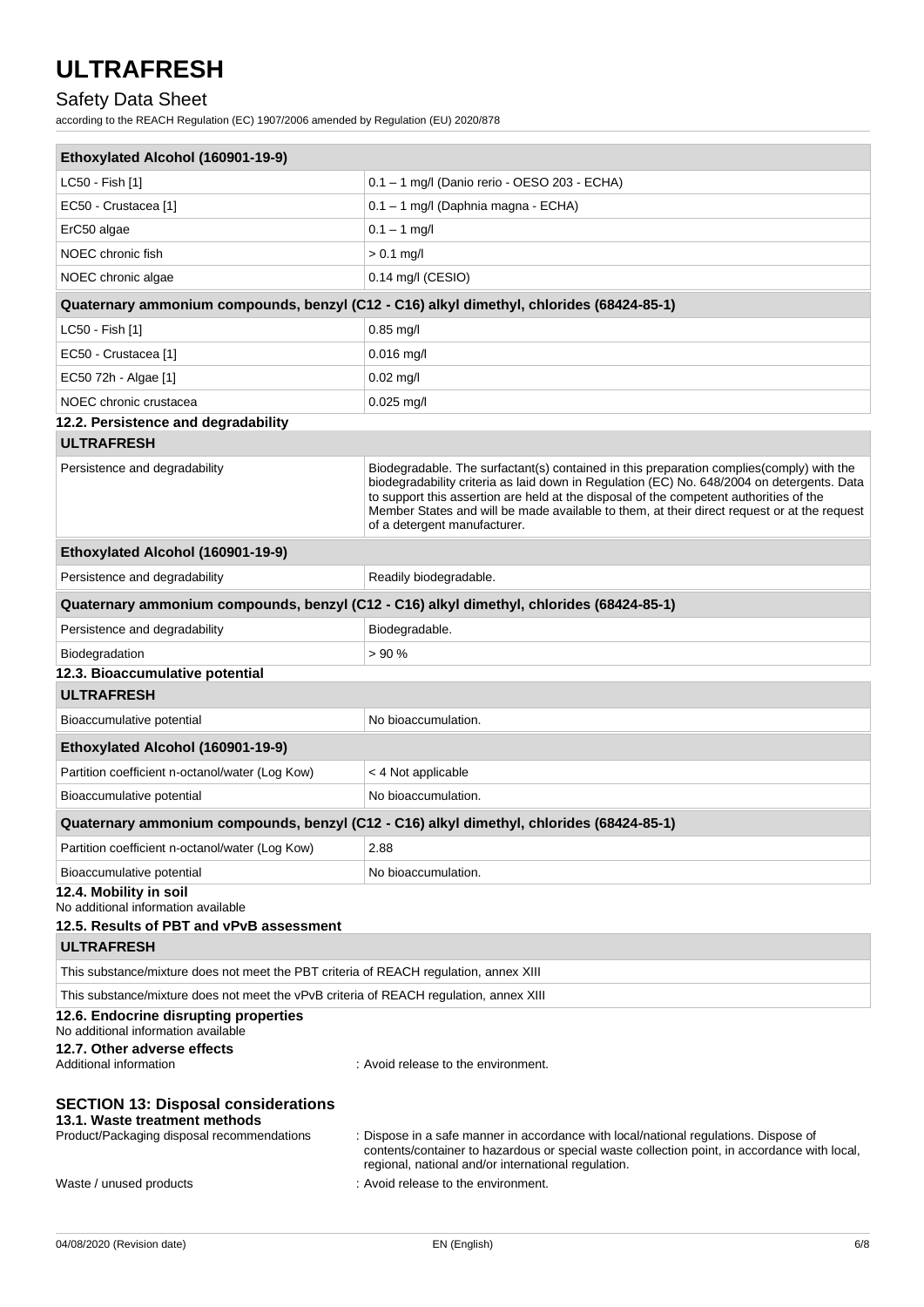## Safety Data Sheet

according to the REACH Regulation (EC) 1907/2006 amended by Regulation (EU) 2020/878

### **SECTION 14: Transport information**

In accordance with ADR / IMDG / IATA

| <b>ADR</b>                             | <b>IMDG</b>   | <b>IATA</b>   |
|----------------------------------------|---------------|---------------|
| 14.1. UN number or ID number           |               |               |
| Not regulated                          | Not regulated | Not regulated |
| 14.2. UN proper shipping name          |               |               |
| Not regulated                          | Not regulated | Not regulated |
| 14.3. Transport hazard class(es)       |               |               |
| Not regulated                          | Not regulated | Not regulated |
| 14.4. Packing group                    |               |               |
| Not regulated                          | Not regulated | Not regulated |
| <b>14.5. Environmental hazards</b>     |               |               |
| Not regulated                          | Not regulated | Not regulated |
| No supplementary information available |               |               |

#### **14.6. Special precautions for user**

**Overland transport**

Not regulated

#### **Transport by sea**

Not regulated

#### **Air transport**

Not regulated

**14.7. Maritime transport in bulk according to IMO instruments** Not applicable

#### **SECTION 15: Regulatory information 15.1. Safety, health and environmental regulations/legislation specific for the substance or mixture**

### **15.1.1. EU-Regulations**

Contains no REACH substances with Annex XVII restrictions

Contains no substance on the REACH candidate list

Contains no REACH Annex XIV substances

Contains no substance subject to Regulation (EU) No 649/2012 of the European Parliament and of the Council of 4 July 2012 concerning the export and import of hazardous chemicals.

Contains no substance subject to Regulation (EU) No 2019/1021 of the European Parliament and of the Council of 20 June 2019 on persistent organic pollutants

Contains no substance subject to REGULATION (EU) No 1005/2009 OF THE EUROPEAN PARLIAMENT AND OF THE COUNCIL of 16 September 2009 on substances that deplete the ozone layer.

Contains no substance subject to Regulation (EU) 2019/1148 of the European Parliament and of the Council of 20 June 2019 on the marketing and use of explosives precursors.

## **Allergenic fragrances > 0,01%:**

D-LIMONENE

| Detergent Regulation (648/2004/EC): Labelling of contents: |               |
|------------------------------------------------------------|---------------|
| Component                                                  | $\frac{9}{6}$ |
| non-ionic surfactants                                      | $< 5\%$       |
| disinfectants                                              |               |
| perfumes                                                   |               |

Contains no substance subject to Regulation (EC) 273/2004 of the European Parliament and of the Council of 11 February 2004 on the

manufacture and the placing on market of certain substances used in the illicit manufacture of narcotic drugs and psychotropic substances.

#### **15.1.2. National regulations**

No additional information available